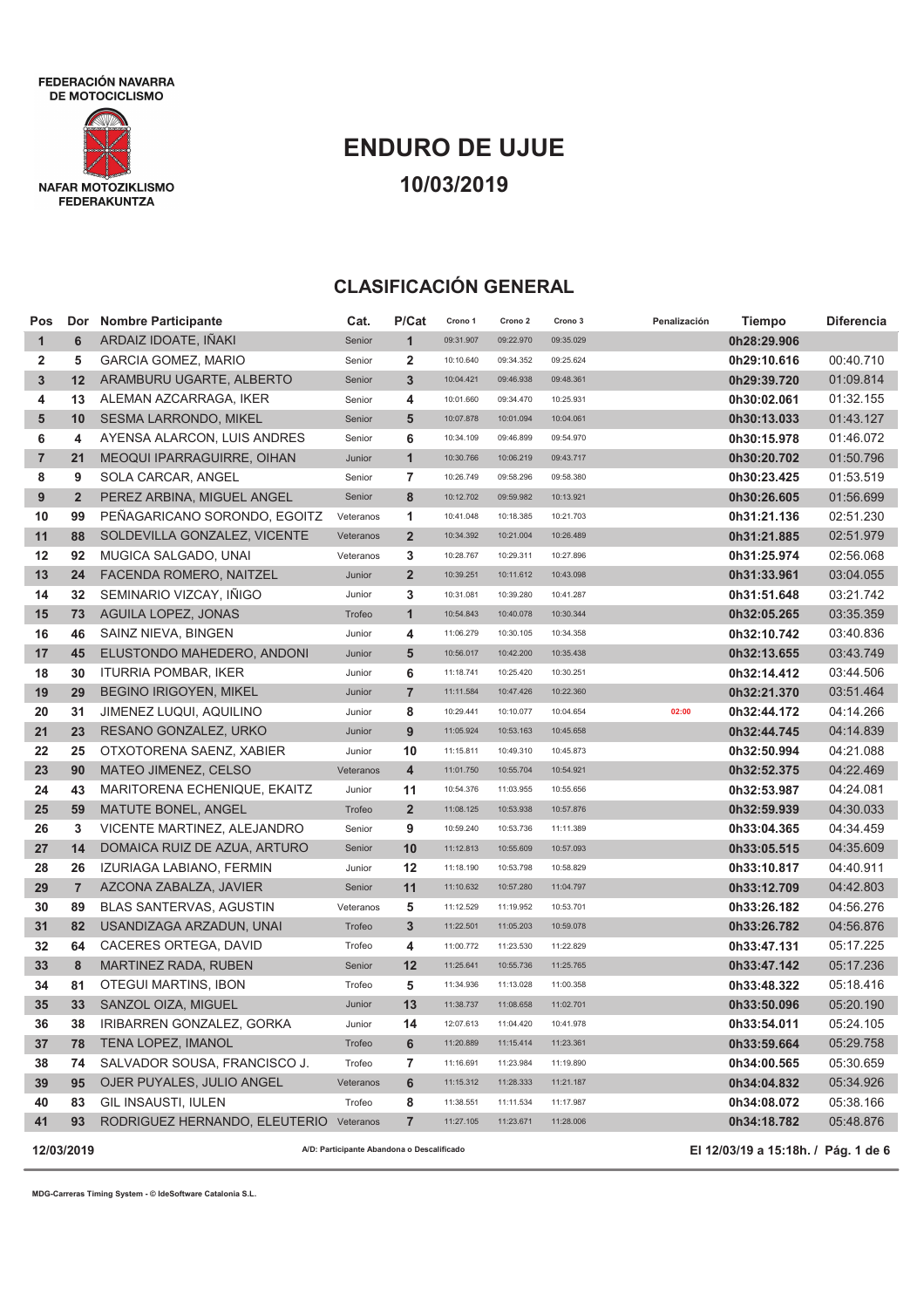

# **ENDURO DE UJUE 10/03/2019**

## **CLASIFICACIÓN GENERAL**

| Pos | Dor        | <b>Nombre Participante</b>        | Cat.                                       | P/Cat | Crono 1   | Crono 2   | Crono 3   | Penalización | <b>Tiempo</b>                       | Diferencia |
|-----|------------|-----------------------------------|--------------------------------------------|-------|-----------|-----------|-----------|--------------|-------------------------------------|------------|
| 42  | 34         | BERDUD MAZKIARAN, URKO            | Junior                                     | 15    | 11:51.078 | 11:11.423 | 11:19.077 |              | 0h34:21.578                         | 05:51.672  |
| 43  | 54         | CAMI SORIA, PAU                   | Trofeo                                     | 9     | 11:31.904 | 11:35.003 | 11:17.718 |              | 0h34:24.625                         | 05:54.719  |
| 44  | 58         | MATEO JIMENEZ, JORGE              | Trofeo                                     | 10    | 11:26.891 | 11:44.664 | 11:13.605 |              | 0h34:25.160                         | 05:55.254  |
| 45  | 70         | AYESA IBAÑEZ, JAVIER              | Trofeo                                     | 11    | 11:18.360 | 11:18.704 | 10:55.376 | 01:00        | 0h34:32.440                         | 06:02.534  |
| 46  | 28         | <b>GARCIANDIA BOTANZ, ALBERTO</b> | Junior                                     | 16    | 11:10.252 | 11:43.938 | 11:41.108 |              | 0h34:35.298                         | 06:05.392  |
| 47  | 94         | ANSA REY, JESUS                   | Veteranos                                  | 8     | 11:45.902 | 11:13.346 | 11:50.340 |              | 0h34:49.588                         | 06:19.682  |
| 48  | 19         | IBAÑEZ ZUBILLAGA, ALVARO          | Junior                                     | 17    | 12:37.017 | 11:14.221 | 10:58.390 |              | 0h34:49.628                         | 06:19.722  |
| 49  | 69         | SAENZ MORAZA, DAVID               | Trofeo                                     | 12    | 11:51.596 | 11:39.599 | 11:23.547 |              | 0h34:54.742                         | 06:24.836  |
| 50  | 47         | AZPIROZ ARTOLA, ANDONI            | Junior                                     | 18    | 11:35.298 | 11:39.220 | 11:54.346 |              | 0h35:08.864                         | 06:38.958  |
| 51  | 16         | LONGAS GALE, EDUARDO              | Senior                                     | 13    | 13:20.875 | 10:55.108 | 10:57.156 |              | 0h35:13.139                         | 06:43.233  |
| 52  | 61         | LANDA LANDA, DAVID                | Trofeo                                     | 13    | 11:52.141 | 11:21.092 | 11:27.398 | 01:00        | 0h35:40.631                         | 07:10.725  |
| 53  | 18         | ECHEVERRIA JIMENEZ, ANDONI        | Junior                                     | 19    | 11:48.674 | 11:47.219 | 12:09.707 |              | 0h35:45.600                         | 07:15.694  |
| 54  | 42         | ZUBILLAGA PUIGNAU, MATTIN         | Junior                                     | 20    | 12:00.657 | 12:05.404 | 11:56.811 |              | 0h36:02.872                         | 07:32.966  |
| 55  | 60         | <b>FADRIQUE ROS, CHRISTIAN</b>    | Trofeo                                     | 14    | 12:10.547 | 12:04.516 | 12:05.685 |              | 0h36:20.748                         | 07:50.842  |
| 56  | 65         | CORELLA ULLATE, MARIO             | Trofeo                                     | 15    | 12:26.235 | 12:03.893 | 12:00.298 |              | 0h36:30.426                         | 08:00.520  |
| 57  | 1          | ZOZAYA MUNARRIZ, GUILLERMO        | Senior                                     | 14    | 12:48.686 | 12:29.078 | 11:26.062 |              | 0h36:43.826                         | 08:13.920  |
| 58  | 17         | FERRAZ CEMELI, PABLO              | Senior                                     | 15    | 11:03.349 | 12:34.266 | 13:12.734 |              | 0h36:50.349                         | 08:20.443  |
| 59  | 20         | IBAÑEZ ZUBILLAGA, JOSE MIGUEL     | Junior                                     | 21    | 12:18.537 | 12:41.158 | 11:54.500 |              | 0h36:54.195                         | 08:24.289  |
| 60  | 63         | PASCUAL HERNAEZ, CARLOS           | Trofeo                                     | 16    | 12:16.204 | 12:09.940 | 12:40.581 |              | 0h37:06.725                         | 08:36.819  |
| 61  | 27         | MICHAUS ASTIZ, INIGO              | Junior                                     | 22    | 12:42.373 | 11:00.019 | 11:34.844 | 02:00        | 0h37:17.236                         | 08:47.330  |
| 62  | 66         | <b>LEON PINA, JORGE</b>           | Trofeo                                     | 17    | 11:21.403 | 11:34.844 | 11:55.543 | 03:00        | 0h37:51.790                         | 09:21.884  |
| 63  | 37         | ZABALA LIZARRAGA, JON             | Junior                                     | 23    | 12:09.828 | 13:27.737 | 12:26.829 |              | 0h38:04.394                         | 09:34.488  |
| 64  | 67         | OCON VIANA, DANIEL                | Trofeo                                     | 18    | 13:08.874 | 13:20.829 | 12:29.751 |              | 0h38:59.454                         | 10:29.548  |
| 65  | 102        | DABAN MIRO, ERNEST                | Veteranos                                  | 9     | 10:51.297 | 12:04.031 | 12:05.353 | 04:00        | 0h39:00.681                         | 10:30.775  |
| 66  | 104        | HERRER SAURA, FERNANDO            | Veteranos                                  | 10    | 13:03.842 | 13:02.736 | 13:11.834 |              | 0h39:18.412                         | 10:48.506  |
| 67  | 97         | JIMENEZ GODOY, DIEGO              | Veteranos                                  | 11    | 13:11.045 | 12:20.796 | 13:47.392 |              | 0h39:19.233                         | 10:49.327  |
| 68  | 96         | PASCUAL GONZALEZ, JOSE MARIA      | Veteranos                                  | 12    | 12:59.718 | 13:41.204 | 12:32.424 | 01:00        | 0h40:13.346                         | 11:43.440  |
| 69  | 72         | GUELBENZU ZUBIETA, FRANCISCO J.   | Trofeo                                     | 19    | 13:56.157 | 13:21.169 | 13:14.407 |              | 0h40:31.733                         | 12:01.827  |
| 70  | 101        | MENEN CANALIS, HECTOR             | Veteranos                                  | 13    | 13:30.672 | 13:02.412 | 12:59.043 | 01:00        | 0h40:32.127                         | 12:02.221  |
| 71  | 76         | INDIANO ALVAREZ, JAVIER           | Trofeo                                     | 20    | 13:18.265 | 13:21.716 | 13:52.522 |              | 0h40:32.503                         | 12:02.597  |
| 72  | 87         | SOLDEVILLA GUTIERREZ, GONZALO     | Trofeo                                     | 21    | 12:49.998 | 13:06.674 | 13:50.581 | 01:00        | 0h40:47.253                         | 12:17.347  |
| 73  | 49         | GIMENO BENEDICTO, JORGE           | Junior                                     | 24    | 16:42.982 | 12:01.283 | 11:52.032 | 02:00        | 0h42:36.297                         | 14:06.391  |
| 74  | 39         | <b>IPARRAGUIRRE IRIARTE, UNAI</b> | Junior                                     | 25    | 22:41.546 | 11:19.016 | 11:05.030 |              | 0h45:05.592                         | 16:35.686  |
| 75  | 105        | FORTEA VELA, JOSE JOAQUIN         | Veteranos                                  | 14    | 13:44.399 | 14:45.358 | 12:12.999 | 06:00        | 0h46:42.756                         | 18:12.850  |
| 76  | 68         | CAMUEL FERNANDEZ, SERGIO          | Trofeo                                     | 22    | 15:27.434 | 14:26.557 | 14:13.418 | 04:00        | 0h48:07.409                         | 19:37.503  |
| 77  | 98         | SALAZAR CALLEJA, LUIS             | Veteranos                                  | 15    | 13:50.203 | 14:38.080 | 16:04.127 | 05:00        | 0h49:32.410                         | 21:02.504  |
| 78  | 62         | INIGUEZ DIEZ, JESUS               | Trofeo                                     | 23    | 23:26.267 | 12:45.364 | 13:18.255 | 01:00        | 0h50:29.886                         | 21:59.980  |
| 79  | 103        | COLMENERO MONLEON, JOSE LUIS      | Veteranos                                  | 16    | 13:33.804 | 13:15.355 | 13:46.596 | 10:00        | 0h50:35.755                         | 22:05.849  |
| 80  | 51         | MARTINEZ RAYADO, JORGE            | Junior                                     | 26    | 13:13.796 | 12:44.262 | 11:57.547 | 15:00        | 0h52:55.605                         | 24:25.699  |
| 81  | 57         | RAMIREZ ECHEVERRY, JUAN FELIPE    | Trofeo                                     | 24    | 12:56.593 | 14:44.576 | 14:43.595 | 12:00        | 0h54:24.764                         | 25:54.858  |
| 82  | 52         | <b>BLASCO CORTES, JAVIER</b>      | Junior                                     | 27    | 12:14.151 | 13:38.859 | 13:27.798 | 27:00        | 1h06:20.808                         | 37:50.902  |
|     | 12/03/2019 |                                   | A/D: Participante Abandona o Descalificado |       |           |           |           |              | El 12/03/19 a 15:18h. / Pág. 2 de 6 |            |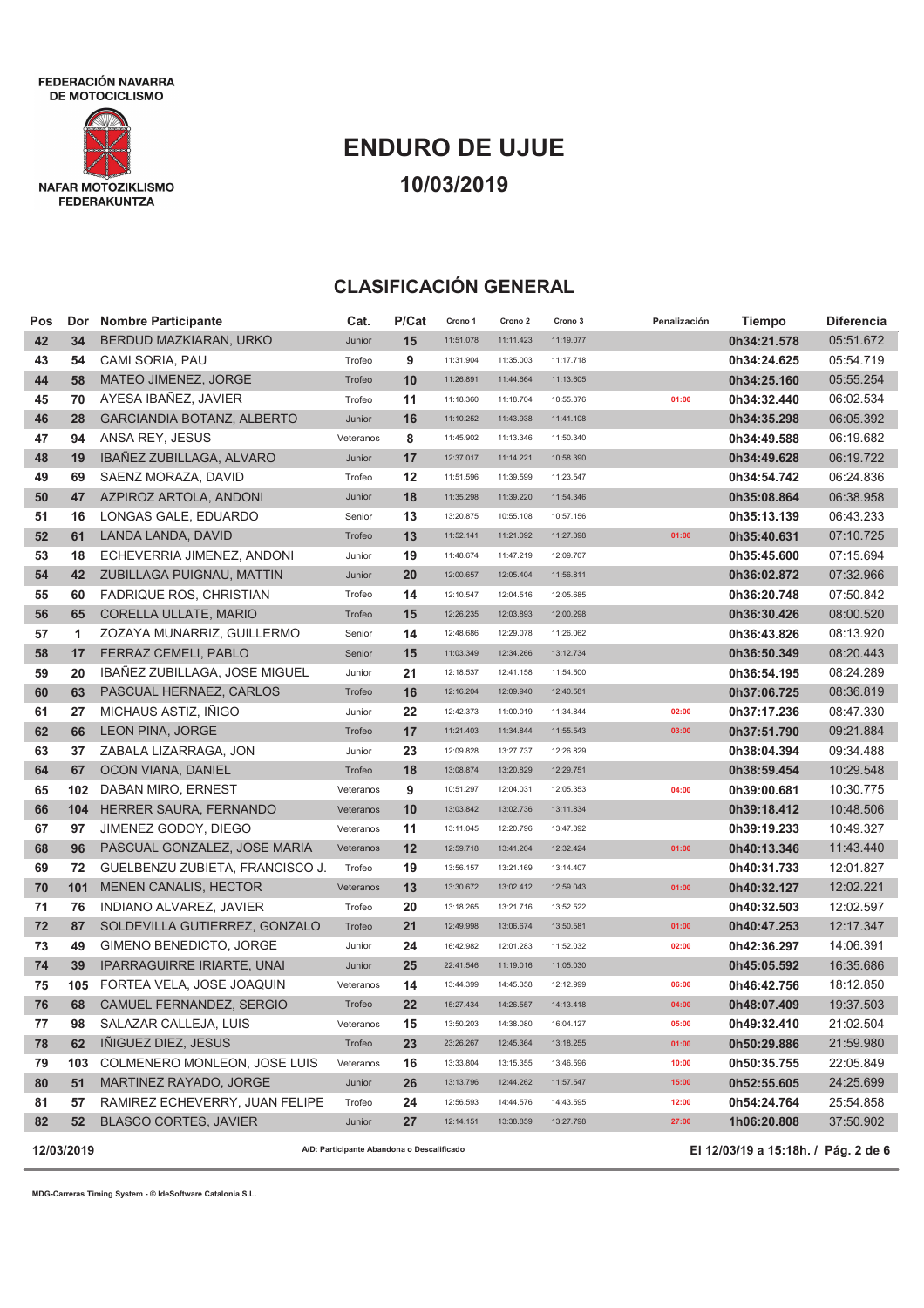

# **ENDURO DE UJUE 10/03/2019**

## **CLASIFICACIÓN GENERAL**

| Pos | Dor | <b>Nombre Participante</b>    | Cat.      | P/Cat | Crono 1   | Crono 2   | Crono 3 | Penalización | <b>Tiempo</b> | <b>Diferencia</b> |
|-----|-----|-------------------------------|-----------|-------|-----------|-----------|---------|--------------|---------------|-------------------|
| A   | 80  | FERNANDEZ ZUBELDIA, IBET      | Trofeo    |       | 14:27.312 | 10:28.092 |         |              |               |                   |
| D   | 11  | POZUELO CORCUERA, GAIZKA      | Senior    |       | 12:56.954 | 12:26.374 |         |              |               |                   |
| D   | 15  | <b>BINABURO NOGUES, RUBEN</b> | Senior    |       |           |           |         |              |               |                   |
| D   | 22  | CHOUZA BLAS, XABIER           | Junior    |       | 13:05.152 |           |         |              |               |                   |
| D   | 35  | PEREZ LECUMBERRI, ASIER       | Junior    |       | 11:45.844 | 11:48.654 |         |              |               |                   |
| D   | 36  | SARAGUETA LECUMBERRI, MIKEL   | Junior    |       | 14:51.874 | 13:26.893 |         |              |               |                   |
| D   | 40  | IZURRIAGA LERGA, JAVIER       | Junior    |       | 16:05.295 | 13:31.595 |         |              |               |                   |
| D   | 41  | CALVO SOTA, DAVID             | Junior    |       | 14:47.218 |           |         |              |               |                   |
| D   | 44  | CARTON LOPEZ, DAVID           | Junior    |       | 06:24.251 |           |         |              |               |                   |
| D   | 48  | GARAIKOETXEA ARENAS, IÑIGO    | Junior    |       | 13:41.485 |           |         |              |               |                   |
| D   | 50  | BIELSA AZCONA, EDUARDO        | Junior    |       | 12:57.310 |           |         |              |               |                   |
| D   | 53  | MARTINEZ LOZANO, JAVIER       | Junior    |       | 13:55.796 | 14:08.321 |         |              |               |                   |
| D   | 55  | <b>VICENTE SISO, JAUME</b>    | Trofeo    |       | 14:11.777 | 12:46.000 |         |              |               |                   |
| D   | 71  | ELIZBURU OSINAGA, MIKEL       | Trofeo    |       | 13:05.452 |           |         |              |               |                   |
| D   | 75  | AUSEJO GARCIA, JULIO          | Trofeo    |       |           |           |         |              |               |                   |
| D   | 77  | JIMENEZ IZQUIERDO, ALFREDO    | Trofeo    |       | 14:16.795 |           |         |              |               |                   |
| D   | 79  | ANTXIA PULIDO, ARITZ          | Trofeo    |       |           |           |         |              |               |                   |
| D   | 84  | SAN ANDRES FERNANDEZ, ASIER   | Trofeo    |       |           |           |         |              |               |                   |
| D   | 86  | MURUA AGIRRE, ARITZ           | Trofeo    |       | 12:18.938 | 12:45.862 |         |              |               |                   |
| D   | 91  | LIZARRAGA RAZQUIN, IÑIGO      | Veteranos |       | 12:56.483 |           |         |              |               |                   |
| D   | 100 | LOPETEGUI MENDIZABAL, ANTTON  | Veteranos |       | 13:47.668 | 14:18.533 |         |              |               |                   |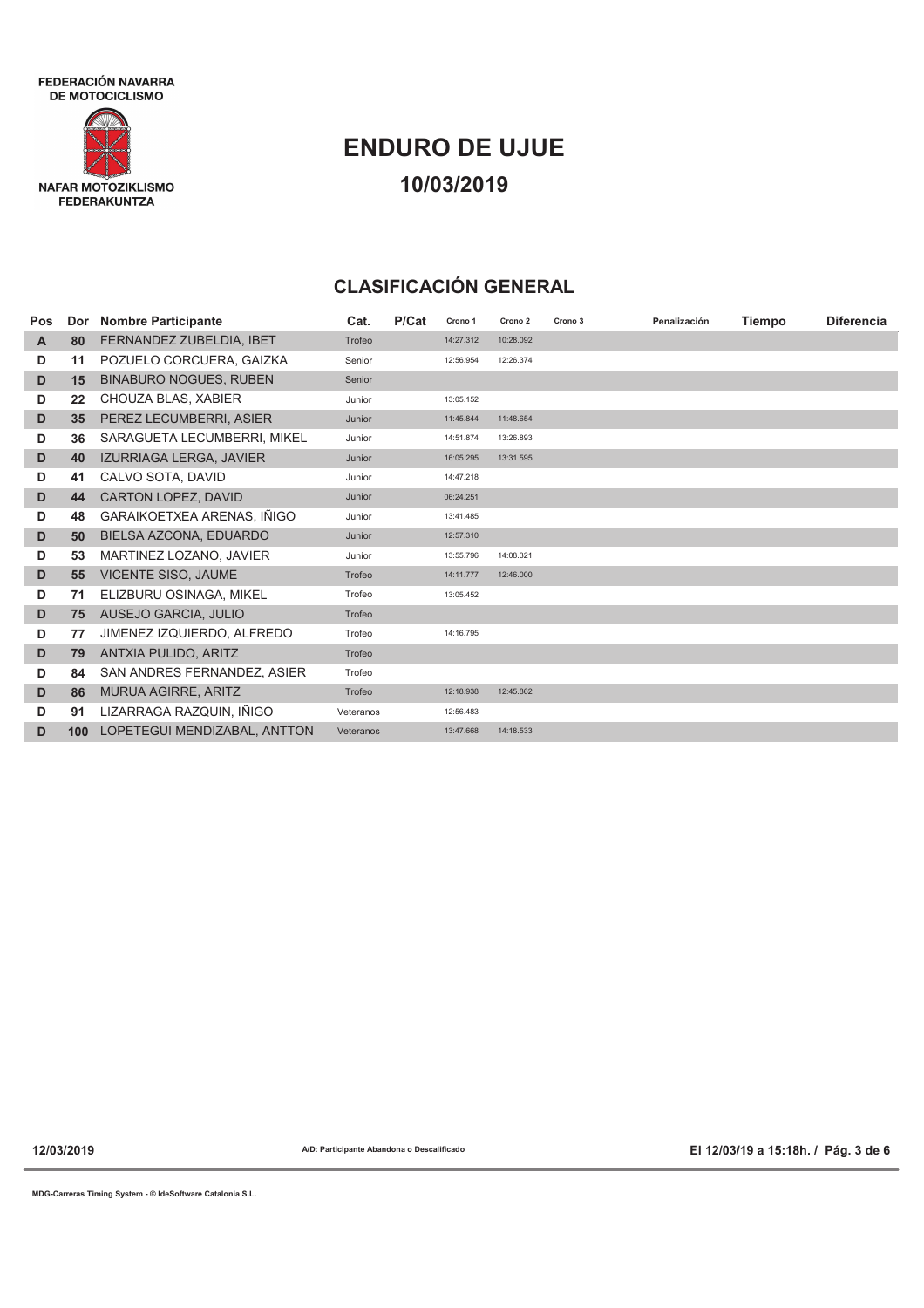FEDERACIÓN NAVARRA DE MOTOCICLISMO



# **ENDURO DE UJUE 10/03/2019**

#### **CLASIFICACIÓN POR CATEGORÍA**

| Pos            |    | Dor Nombre Participante           | Licencia    | Crono 1   | Crono 2   | Crono 3   | Penalización | Tiempo      | <b>Diferencia</b> |
|----------------|----|-----------------------------------|-------------|-----------|-----------|-----------|--------------|-------------|-------------------|
|                |    | <b>Categoria: Junior</b>          |             |           |           |           |              |             |                   |
|                |    |                                   |             |           |           |           |              |             |                   |
| 1              | 21 | <b>MEOQUI IPARRAGUIRRE, OIHAN</b> | 236097-NA   | 10:30.766 | 10:06.219 | 09:43.717 |              | 0h30:20.702 |                   |
| 2              | 24 | FACENDA ROMERO, NAITZEL           | 236108-NA   | 10:39.251 | 10:11.612 | 10:43.098 |              | 0h31:33.961 | 01:13.259         |
| 3              | 32 | SEMINARIO VIZCAY, IÑIGO           | 236146-NA   | 10:31.081 | 10:39.280 | 10:41.287 |              | 0h31:51.648 | 01:30.946         |
| 4              | 46 | SAINZ NIEVA, BINGEN               | 279418-VI   | 11:06.279 | 10:30.105 | 10:34.358 |              | 0h32:10.742 | 01:50.040         |
| 5              | 45 | ELUSTONDO MAHEDERO, ANDONI        | 279388-SS   | 10:56.017 | 10:42.200 | 10:35.438 |              | 0h32:13.655 | 01:52.953         |
| 6              | 30 | <b>ITURRIA POMBAR, IKER</b>       | 236137-NA   | 11:18.741 | 10:25.420 | 10:30.251 |              | 0h32:14.412 | 01:53.710         |
| $\overline{7}$ | 29 | <b>BEGINO IRIGOYEN, MIKEL</b>     | 236136-NA   | 11:11.584 | 10:47.426 | 10:22.360 |              | 0h32:21.370 | 02:00.668         |
| 8              | 31 | JIMENEZ LUQUI, AQUILINO           | 236143-NA   | 10:29.441 | 10:10.077 | 10:04.654 | 02:00        | 0h32:44.172 | 02:23.470         |
| 9              | 23 | RESANO GONZALEZ, URKO             | 236106-NA   | 11:05.924 | 10:53.163 | 10:45.658 |              | 0h32:44.745 | 02:24.043         |
| 10             | 25 | OTXOTORENA SAENZ, XABIER          | 236109-NA   | 11:15.811 | 10:49.310 | 10:45.873 |              | 0h32:50.994 | 02:30.292         |
| 11             | 43 | MARITORENA ECHENIQUE, EKAITZ      | 236247-NA   | 10:54.376 | 11:03.955 | 10:55.656 |              | 0h32:53.987 | 02:33.285         |
| 12             | 26 | IZURIAGA LABIANO, FERMIN          | 236110-NA   | 11:18.190 | 10:53.798 | 10:58.829 |              | 0h33:10.817 | 02:50.115         |
| 13             | 33 | SANZOL OIZA, MIGUEL               | 236150-NA   | 11:38.737 | 11:08.658 | 11:02.701 |              | 0h33:50.096 | 03:29.394         |
| 14             | 38 | IRIBARREN GONZALEZ, GORKA         | 236224-NA   | 12:07.613 | 11:04.420 | 10:41.978 |              | 0h33:54.011 | 03:33.309         |
| 15             | 34 | BERDUD MAZKIARAN, URKO            | 236153-NA   | 11:51.078 | 11:11.423 | 11:19.077 |              | 0h34:21.578 | 04:00.876         |
| 16             | 28 | GARCIANDIA BOTANZ, ALBERTO        | 236116-NA   | 11:10.252 | 11:43.938 | 11:41.108 |              | 0h34:35.298 | 04:14.596         |
| 17             | 19 | IBAÑEZ ZUBILLAGA, ALVARO          | 236092-NA   | 12:37.017 | 11:14.221 | 10:58.390 |              | 0h34:49.628 | 04:28.926         |
| 18             | 47 | AZPIROZ ARTOLA, ANDONI            | 279440-SS   | 11:35.298 | 11:39.220 | 11:54.346 |              | 0h35:08.864 | 04:48.162         |
| 19             | 18 | ECHEVERRIA JIMENEZ, ANDONI        | 236083-NA   | 11:48.674 | 11:47.219 | 12:09.707 |              | 0h35:45.600 | 05:24.898         |
| 20             | 42 | ZUBILLAGA PUIGNAU, MATTIN         | 236242-NA   | 12:00.657 | 12:05.404 | 11:56.811 |              | 0h36:02.872 | 05:42.170         |
| 21             | 20 | IBAÑEZ ZUBILLAGA, JOSE MIGUEL     | 236093-NA   | 12:18.537 | 12:41.158 | 11:54.500 |              | 0h36:54.195 | 06:33.493         |
| 22             | 27 | MICHAUS ASTIZ, IÑIGO              | 236111-NA   | 12:42.373 | 11:00.019 | 11:34.844 | 02:00        | 0h37:17.236 | 06:56.534         |
| 23             | 37 | ZABALA LIZARRAGA, JON             | 236221-NA   | 12:09.828 | 13:27.737 | 12:26.829 |              | 0h38:04.394 | 07:43.692         |
| 24             | 49 | GIMENO BENEDICTO, JORGE           | 54240-TE    | 16:42.982 | 12:01.283 | 11:52.032 | 02:00        | 0h42:36.297 | 12:15.595         |
| 25             | 39 | <b>IPARRAGUIRRE IRIARTE, UNAI</b> | 236225-NA   | 22:41.546 | 11:19.016 | 11:05.030 |              | 0h45:05.592 | 14:44.890         |
| 26             | 51 | MARTINEZ RAYADO, JORGE            | 54306-Z     | 13:13.796 | 12:44.262 | 11:57.547 | 15:00        | 0h52:55.605 | 22:34.903         |
| 27             | 52 | <b>BLASCO CORTES, JAVIER</b>      | 54338-Z-AMP | 12:14.151 | 13:38.859 | 13:27.798 | 27:00        | 1h06:20.808 | 36:00.106         |
| D              | 22 | CHOUZA BLAS, XABIER               | 236105-NA   |           |           |           |              |             |                   |
| D              | 35 | PEREZ LECUMBERRI, ASIER           | 236179-NA   |           |           |           |              |             |                   |
| D              | 36 | SARAGUETA LECUMBERRI, MIKEL       | 236193-NA   |           |           |           |              |             |                   |
| D              | 40 | IZURRIAGA LERGA, JAVIER           | 236232-NA   |           |           |           |              |             |                   |
| D              | 41 | CALVO SOTA, DAVID                 | 236237-NA   |           |           |           |              |             |                   |
| D              | 44 | <b>CARTON LOPEZ, DAVID</b>        | 279341-SS   |           |           |           |              |             |                   |
| D              | 48 | GARAIKOETXEA ARENAS, IÑIGO        | 279504-SS   |           |           |           |              |             |                   |
| D              | 50 | BIELSA AZCONA, EDUARDO            | 54291-Z     |           |           |           |              |             |                   |
| D              | 53 | MARTINEZ LOZANO, JAVIER           | 90104-SO    |           |           |           |              |             |                   |

### **Categoria: Senior**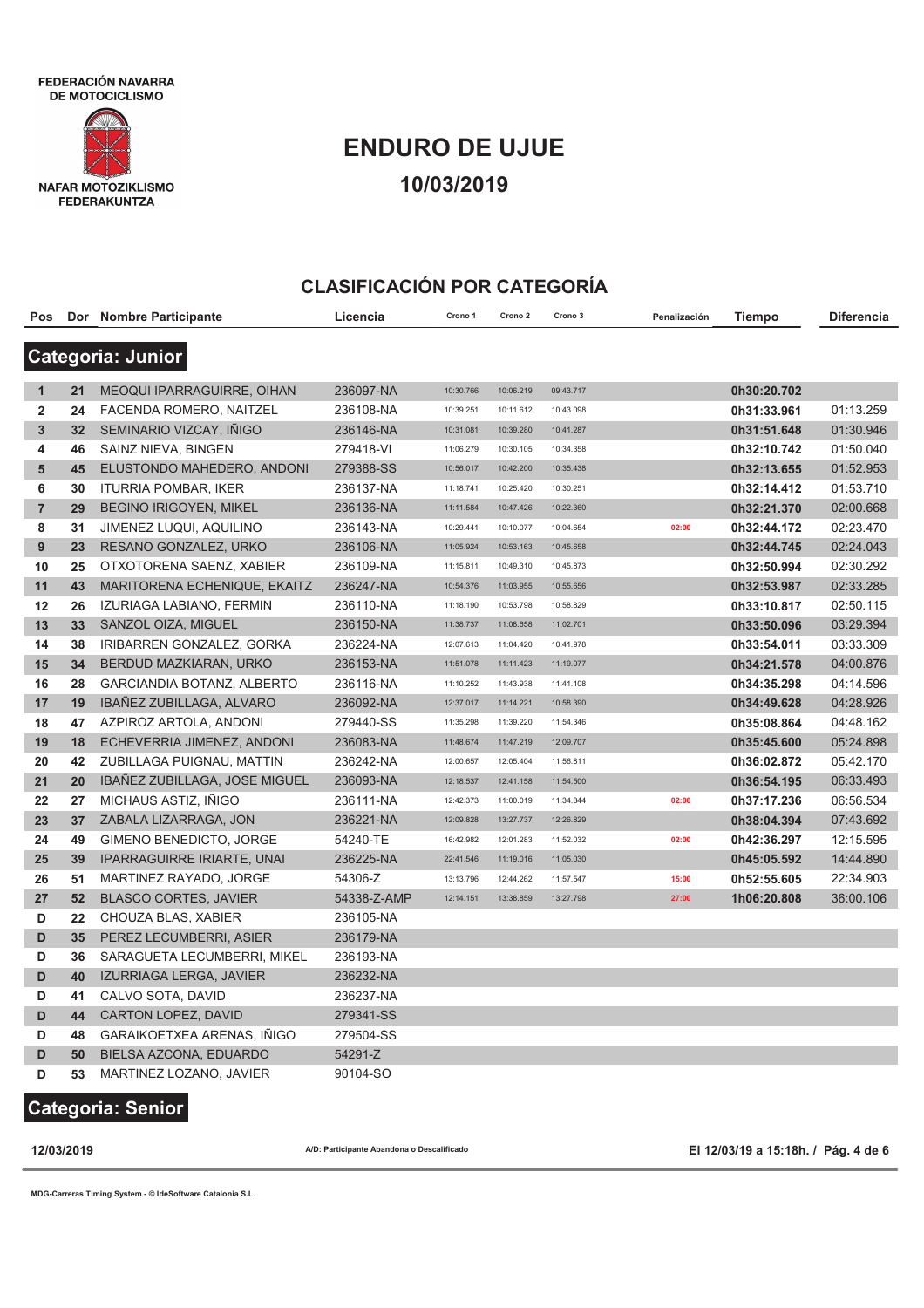FEDERACIÓN NAVARRA DE MOTOCICLISMO



# **ENDURO DE UJUE 10/03/2019**

#### **CLASIFICACIÓN POR CATEGORÍA**

| Pos          |                | Dor Nombre Participante                   | Licencia  | Crono 1   | Crono <sub>2</sub> | Crono 3   | Penalización | Tiempo      | Diferencia |
|--------------|----------------|-------------------------------------------|-----------|-----------|--------------------|-----------|--------------|-------------|------------|
|              |                | <b>Categoria: Senior</b>                  |           |           |                    |           |              |             |            |
|              |                |                                           |           |           |                    |           |              |             |            |
| $\mathbf{1}$ | 6              | ARDAIZ IDOATE, IÑAKI                      | 236178-NA | 09:31.907 | 09:22.970          | 09:35.029 |              | 0h28:29.906 |            |
| 2            | 5              | <b>GARCIA GOMEZ, MARIO</b>                | 236175-NA | 10:10.640 | 09:34.352          | 09:25.624 |              | 0h29:10.616 | 00:40.710  |
| 3            | 12             | ARAMBURU UGARTE, ALBERTO                  | 279429-SS | 10:04.421 | 09:46.938          | 09:48.361 |              | 0h29:39.720 | 01:09.814  |
| 4            | 13             | ALEMAN AZCARRAGA, IKER                    | 279442-SS | 10:01.660 | 09:34.470          | 10:25.931 |              | 0h30:02.061 | 01:32.155  |
| 5            | 10             | SESMA LARRONDO, MIKEL                     | 236210-NA | 10:07.878 | 10:01.094          | 10:04.061 |              | 0h30:13.033 | 01:43.127  |
| 6            | 4              | AYENSA ALARCON, LUIS ANDRES               | 236169-NA | 10:34.109 | 09:46.899          | 09:54.970 |              | 0h30:15.978 | 01:46.072  |
| 7            | 9              | SOLA CARCAR, ANGEL                        | 236209-NA | 10:26.749 | 09:58.296          | 09:58.380 |              | 0h30:23.425 | 01:53.519  |
| 8            | $\overline{2}$ | PEREZ ARBINA, MIGUEL ANGEL                | 236131-NA | 10:12.702 | 09:59.982          | 10:13.921 |              | 0h30:26.605 | 01:56.699  |
| 9            | 3              | VICENTE MARTINEZ, ALEJANDRO               | 236158-NA | 10:59.240 | 10:53.736          | 11:11.389 |              | 0h33:04.365 | 04:34.459  |
| 10           | 14             | DOMAICA RUIZ DE AZUA, ARTURO              | 279493-VI | 11:12.813 | 10:55.609          | 10:57.093 |              | 0h33:05.515 | 04:35.609  |
| 11           | $\overline{7}$ | AZCONA ZABALZA, JAVIER                    | 236188-NA | 11:10.632 | 10:57.280          | 11:04.797 |              | 0h33:12.709 | 04:42.803  |
| 12           | 8              | MARTINEZ RADA, RUBEN                      | 236194-NA | 11:25.641 | 10:55.736          | 11:25.765 |              | 0h33:47.142 | 05:17.236  |
| 13           | 16             | LONGAS GALE, EDUARDO                      | 54280-Z   | 13:20.875 | 10:55.108          | 10:57.156 |              | 0h35:13.139 | 06:43.233  |
| 14           | 1              | ZOZAYA MUNARRIZ, GUILLERMO                | 236112-NA | 12:48.686 | 12:29.078          | 11:26.062 |              | 0h36:43.826 | 08:13.920  |
| 15           | 17             | FERRAZ CEMELI, PABLO                      | 54326-HU  | 11:03.349 | 12:34.266          | 13:12.734 |              | 0h36:50.349 | 08:20.443  |
| D            | 11             | POZUELO CORCUERA, GAIZKA                  | 279402-VI |           |                    |           |              |             |            |
| D            | 15             | <b>BINABURO NOGUES, RUBEN</b>             | 54267-Z   |           |                    |           |              |             |            |
|              |                | <b>Categoria: Trofeo</b>                  |           |           |                    |           |              |             |            |
|              |                |                                           |           |           |                    |           |              |             |            |
| $\mathbf{1}$ | 73             | <b>AGUILA LOPEZ, JONAS</b>                | 236244-NA | 10:54.843 | 10:40.078          | 10:30.344 |              | 0h32:05.265 |            |
| 2            | 59             | MATUTE BONEL, ANGEL                       | 236157-NA | 11:08.125 | 10:53.938          | 10:57.876 |              | 0h32:59.939 | 00:54.674  |
| $\mathbf{3}$ | 82             | USANDIZAGA ARZADUN, UNAI                  | 279462-SS | 11:22.501 | 11:05.203          | 10:59.078 |              | 0h33:26.782 | 01:21.517  |
| 4            | 64             | CACERES ORTEGA, DAVID                     | 236199-NA | 11:00.772 | 11:23.530          | 11:22.829 |              | 0h33:47.131 | 01:41.866  |
| 5            | 81             | <b>OTEGUI MARTINS, IBON</b>               | 279432-SS | 11:34.936 | 11:13.028          | 11:00.358 |              | 0h33:48.322 | 01:43.057  |
| 6            | 78             | TENA LOPEZ, IMANOL                        | 279332-SS | 11:20.889 | 11:15.414          | 11:23.361 |              | 0h33:59.664 | 01:54.399  |
| 7            | 74             | SALVADOR SOUSA, FRANCISCO J.              | 236245-NA | 11:16.691 | 11:23.984          | 11:19.890 |              | 0h34:00.565 | 01:55.300  |
| 8            | 83             | GIL INSAUSTI, IULEN                       | 279478-SS | 11:38.551 | 11:11.534          | 11:17.987 |              | 0h34:08.072 | 02:02.807  |
| 9            | 54             | <b>CAMI SORIA, PAU</b>                    | 139984-L  | 11:31.904 | 11:35.003          | 11:17.718 |              | 0h34:24.625 | 02:19.360  |
| 10           | 58             | MATEO JIMENEZ, JORGE                      | 236145-NA | 11:26.891 | 11:44.664          | 11:13.605 |              | 0h34:25.160 | 02:19.895  |
| 11           | 70             | AYESA IBAÑEZ, JAVIER                      | 236234-NA | 11:18.360 | 11:18.704          | 10:55.376 | 01:00        | 0h34:32.440 | 02:27.175  |
| 12           | 69             | SAENZ MORAZA, DAVID                       | 236233-NA | 11:51.596 | 11:39.599          | 11:23.547 |              | 0h34:54.742 | 02:49.477  |
| 13           | 61             | LANDA LANDA, DAVID                        | 236187-NA | 11:52.141 | 11:21.092          | 11:27.398 | 01:00        | 0h35:40.631 | 03:35.366  |
| 14           | 60             | FADRIQUE ROS, CHRISTIAN                   | 236177-NA | 12:10.547 | 12:04.516          | 12:05.685 |              | 0h36:20.748 | 04:15.483  |
| 15           | 65             | CORELLA ULLATE, MARIO                     | 236200-NA | 12:26.235 | 12:03.893          | 12:00.298 |              | 0h36:30.426 | 04:25.161  |
| 16           | 63             | PASCUAL HERNAEZ, CARLOS                   | 236198-NA | 12:16.204 | 12:09.940          | 12:40.581 |              | 0h37:06.725 | 05:01.460  |
| 17           | 66             | LEON PINA, JORGE                          | 236201-NA | 11:21.403 | 11:34.844          | 11:55.543 | 03:00        | 0h37:51.790 | 05:46.525  |
| 18           | 67             | OCON VIANA, DANIEL                        | 236203-NA | 13:08.874 | 13:20.829          | 12:29.751 |              | 0h38:59.454 | 06:54.189  |
| 19           | 72             | GUELBENZU ZUBIETA, FRANCISCO J. 236243-NA |           | 13:56.157 | 13:21.169          | 13:14.407 |              | 0h40:31.733 | 08:26.468  |
|              |                |                                           |           |           |                    |           |              |             |            |

**12/03/2019 A/D: Participante Abandona o Descalificado El 12/03/19 a 15:18h. / Pág. 5 de 6**